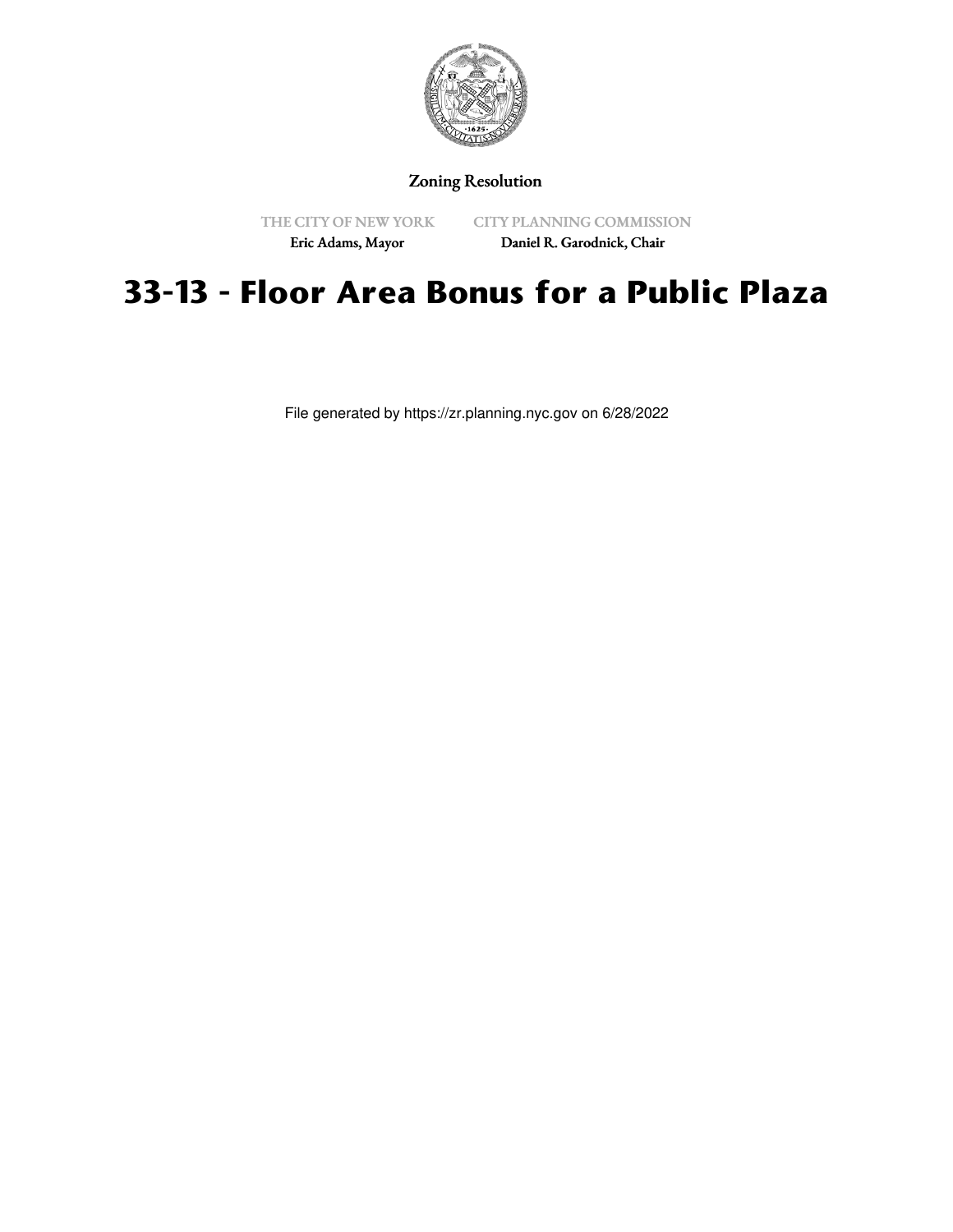## **33-13 - Floor Area Bonus for a Public Plaza**

LAST AMENDED 2/2/2011

## C1-8 C1-9 C2-7 C2-8

(a)  $\# \text{Zoning}$  lots# containing #community facility# #uses#

In the districts indicated, and in other C1 or C2 Districts when mapped within R9 or R10 Districts, for #zoning lots# containing #community facility# #uses#, for each square foot of #public plaza# provided in accordance with Section 37-70, inclusive, the total #floor area# permitted on that #zoning lot# under the provisions of Section 33-12 (Maximum Floor Area Ratio) for a #zoning lot# containing only #community facility# #uses# or both #commercial# and #community facility# #uses#, may be increased by six square feet.

C4-7 C5-2 C5-3 C5-4 C5-5 C6-1 C6-2 C6-3 C6-4 C6-5 C6-6 C6-7 C6-8 C6-9

(b)  $\# \text{Zoning}$  lots# containing only #commercial# #uses#

In the districts indicated, for #zoning lots# containing only #commercial# #uses#, for each square foot of #public plaza# provided in accordance with Section 37-70, inclusive, the total #floor area# permitted on that #zoning lot# under the provisions of Section 33-12 for a #commercial# #use# may be increased as set forth in the following table:

| <b>Districts</b>                                                                           | Permitted Additional Square Feet<br>of #Floor Area# per Square Foot<br>of #Public Plaza# |
|--------------------------------------------------------------------------------------------|------------------------------------------------------------------------------------------|
| $C5-3C5-5$<br>C <sub>6</sub> -6 C <sub>6</sub> -7 C <sub>6</sub> -9                        | 10 square feet                                                                           |
| $C4-7C5-2C5-4$<br>C <sub>6</sub> -1A C <sub>6</sub> -4 C <sub>6</sub> -5 C <sub>6</sub> -8 | 6 square feet                                                                            |
| C6-1 C6-2 C6-3                                                                             | 4 square feet                                                                            |

## C4-6 C4-7 C5-1 C5-2 C5-3 C5-4 C6-1 C6-2 C6-3 C6-4 C6-5 C6-6 C6-7 C6-8 C6-9

(c) #Zoning lots# containing #community facility# #uses# or both #commercial# and #community facility# #uses#

In the districts indicated, for #zoning lots# containing only #community facility# #uses# or both #commercial# and #community facility# #uses#, for each square foot of #public plaza# provided in accordance with Section 37-70, inclusive, the total #floor area# permitted on that #zoning lot# under the provisions of Section 33-12 may be increased as set forth in the following table: